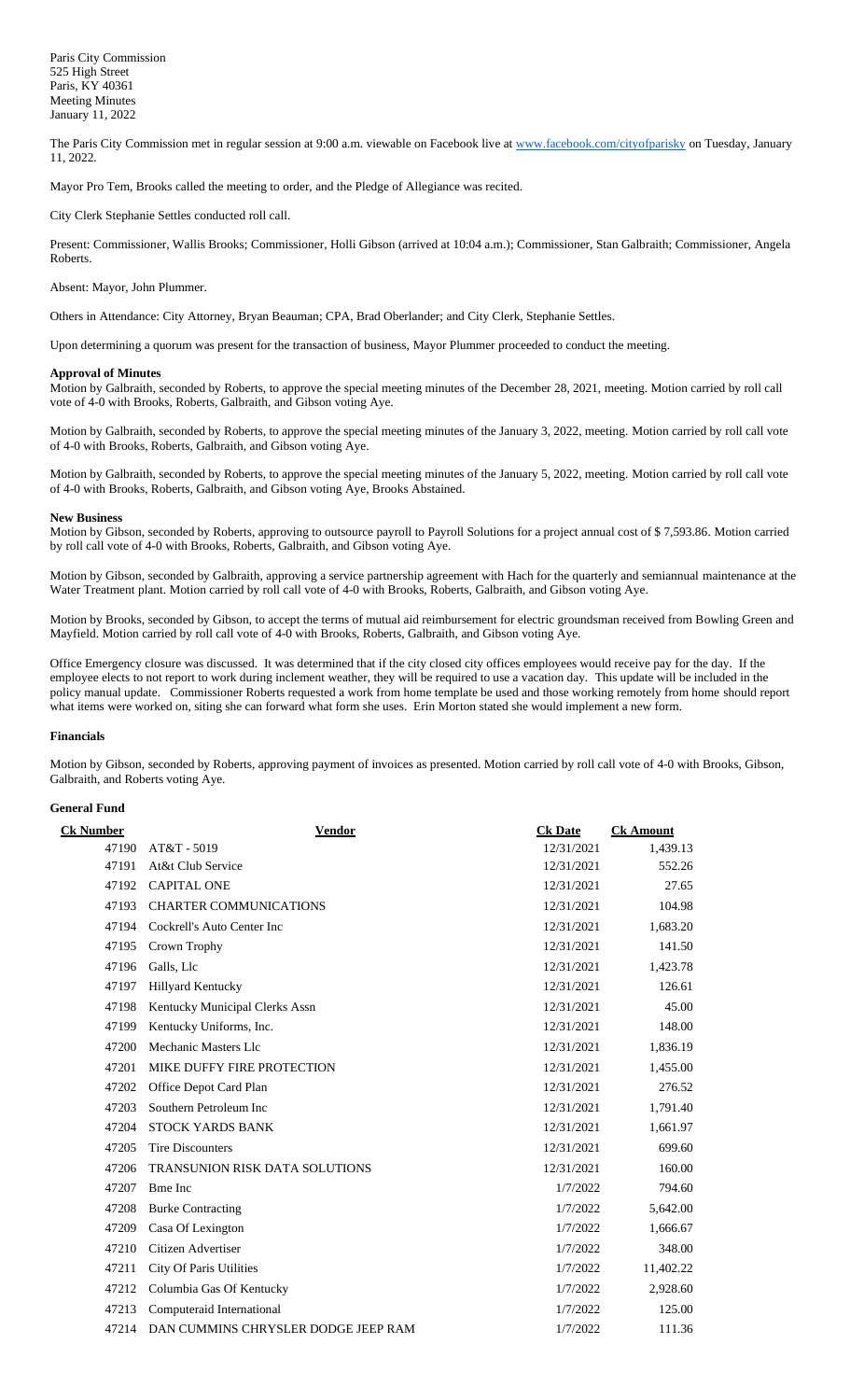| 47215<br><b>Hopewell Museum</b>                         | 1/7/2022 | 4,000.00  |
|---------------------------------------------------------|----------|-----------|
| <b>Innovative Credit Solutions</b><br>47216             | 1/7/2022 | 160.00    |
| 47217<br><b>KLC INSURANCE SERVICES</b>                  | 1/7/2022 | 26,122.96 |
| 47218<br>Konica Minolta Business                        | 1/7/2022 | 2.09      |
| 47219<br>MIKE DUFFY FIRE PROTECTION                     | 1/7/2022 | 429.40    |
| OBERLANDER FINANCIAL SERVICES, PLLC<br>47220            | 1/7/2022 | 3,900.00  |
| Paris-Bo Co Senior Center<br>47221                      | 1/7/2022 | 7,000.00  |
| 47222<br>PARIS-BOCO CHAMBER OF COMMERCE                 | 1/7/2022 | 1,666.67  |
| PARIS-BOCO JOINT PLANNING<br>47223                      | 1/7/2022 | 15,442.50 |
| <b>PARIS-BOCO PARKS &amp; RECREATION BOARD</b><br>47224 | 1/7/2022 | 14,044.58 |
| PARIS-BOCO TOURISM<br>47225                             | 1/7/2022 | 1,666.67  |
| Paris-Bourbon County E911<br>47226                      | 1/7/2022 | 18,500.00 |
| 47227 Paris-Bourbon County EDA                          | 1/7/2022 | 3,000.00  |
| 47228 Paris-Bourbon County EMS                          | 1/7/2022 | 33,333.33 |
| 47229 Riley Oil Company                                 | 1/7/2022 | 4,912.16  |
| 47230 SCOTT GROSS CO INC                                | 1/7/2022 | 264.00    |
| 47231 SEALMASTER                                        | 1/7/2022 | 756.00    |
| 47232 Southern Petroleum Inc                            | 1/7/2022 | 895.72    |
| 47233 Standard Business Machines                        | 1/7/2022 | 432.82    |
| 47234 Tractor Supply Credit Plan                        |          | 125.93    |
| 47235 VC3, INC.                                         | 1/7/2022 | 6,017.70  |
|                                                         |          |           |

**GF claims total - 1/11/2022 179,263.77**

| <b>Utility Fund</b> |                                |                |                  |  |  |
|---------------------|--------------------------------|----------------|------------------|--|--|
| <b>CK Number</b>    | <b>Vendor</b>                  | <b>Ck Date</b> | <b>Ck Amount</b> |  |  |
| 55013               | Ace Industrial Supply Inc      | 12/31/2021     | 589.94           |  |  |
| 55014               | At&t - 5019                    | 12/31/2021     | 173.04           |  |  |
| 55015               | <b>AT&amp;T CLUB SERVICE</b>   | 12/31/2021     | 1,013.86         |  |  |
| 55016               | Cape Electrical Supply Llc     | 12/31/2021     | 9,714.00         |  |  |
| 55017               | <b>CAPITAL ONE</b>             | 12/31/2021     | 44.67            |  |  |
| 55018               | <b>CHARTER COMMUNICATIONS</b>  | 12/31/2021     | 220.95           |  |  |
| 55019               | John O Smits                   | 12/31/2021     | 5,756.00         |  |  |
| 55020               | Kentucky Underground Protectio | 12/31/2021     | 204.00           |  |  |
| 55021               | Lawson Products, Inc           | 12/31/2021     | 627.42           |  |  |
| 55022               | LITTRELL BROTHERS TREE SERVICE | 12/31/2021     | 3,600.00         |  |  |
| 55023               | Office Depot Credit Plan       | 12/31/2021     | 127.14           |  |  |
| 55024               | Quill                          | 12/31/2021     | 311.73           |  |  |
| 55025               | Stock Yards Bank & Trust       | 12/31/2021     | 2,399.27         |  |  |
| 55026               | Stuart C. Irby Co.             | 12/31/2021     | 1,505.60         |  |  |
| 55027               | <b>Usa Blue Book</b>           | 12/31/2021     | 349.96           |  |  |
| 10622               | Kentucky State Treasurer/Sales | 1/6/2022       | 36,299.79        |  |  |
| 55028               | <b>Agrade Construction</b>     | 1/7/2022       | 90,592.00        |  |  |
| 55029               | At&t - 5014                    | 1/7/2022       | 84.99            |  |  |
| 55030               | <b>AMBER BATHON</b>            | 1/7/2022       | 34.99            |  |  |
| 55031               | <b>CHRISTOPHER BAXTER</b>      | 1/7/2022       | 41.08            |  |  |
| 55032               | <b>SABRINA BEATTY</b>          | 1/7/2022       | 30.09            |  |  |
| 55033               | <b>SHARON LYNN BOLIN</b>       | 1/7/2022       | 73.33            |  |  |
| 55034               | Cape Electrical Supply Llc     | 1/7/2022       | 2,129.00         |  |  |
| 55035               | <b>DAYNA CARMICLE</b>          | 1/7/2022       | 75.40            |  |  |
| 55036               | <b>CITCO WATER</b>             | 1/7/2022       | 811.05           |  |  |
| 55037               | Citizen Advertiser             | 1/7/2022       | 234.00           |  |  |
| 55038               | <b>CITY OF PARIS UTILITIES</b> | 1/7/2022       | 16,511.76        |  |  |
| 55039               | Columbia Gas Of Kentucky, Inc. | 1/7/2022       | 2,034.45         |  |  |
| 55040               | DEBORAH CONLEY                 | 1/7/2022       | 263.02           |  |  |
| 55041               | DEAL ZONE LLC, TRACY HERSMAN   | 1/7/2022       | 72.94            |  |  |
| 55042               | Double O Trailer Services Inc  | 1/7/2022       | 128.00           |  |  |
| 55043               | KATHERINE ECTON                | 1/7/2022       | 74.61            |  |  |
| 55044               | <b>KRYSTAL GARR</b>            | 1/7/2022       | 37.89            |  |  |
| 55045               | <b>LINDA GILLESPIE</b>         | 1/7/2022       | 73.97            |  |  |
| 55046               | KATHRYN HARNEY                 | 1/7/2022       | 74.59            |  |  |
| 55047               | HAWKINS WATER TREATMENT        | 1/7/2022       | 2,850.00         |  |  |
| 55048               | Hayes Pipe Supply, Inc         | 1/7/2022       | 16,697.58        |  |  |
|                     |                                |                |                  |  |  |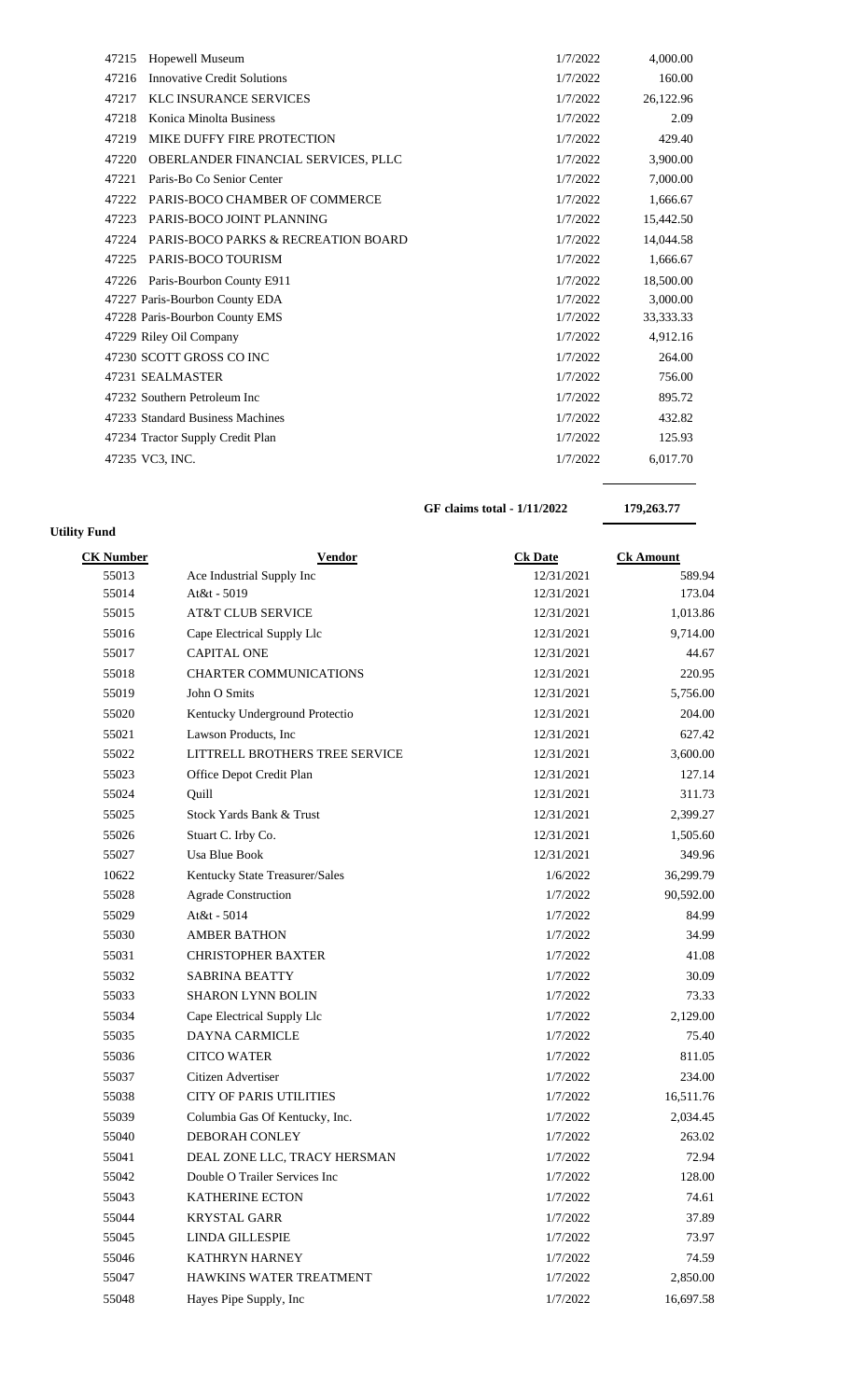| <b>CK Number</b> | <b>Vendor</b>                  | <b>Ck Date</b>              | <b>Ck Amount</b> |
|------------------|--------------------------------|-----------------------------|------------------|
| 55049            | <b>BESSIE HOLDER</b>           | 1/7/2022                    | 75.00            |
| 55050            | <b>LARRY HOPKINS</b>           | 1/7/2022                    | 183.35           |
| 55051            | <b>CHRISTIE HUDNALL</b>        | 1/7/2022                    | 57.13            |
| 55052            | Hunt, Josh                     | 1/7/2022                    | 100.00           |
| 55053            | IDEXX DISTRIBUTION, INC        | 1/7/2022                    | 353.62           |
| 55054            | KLC INSURANCE SERVICES         | 1/7/2022                    | 24,115.43        |
| 55055            | LITTRELL BROTHERS TREE SERVICE | 1/7/2022                    | 6,000.00         |
| 55056            | MIKE DUFFY FIRE PROTECTION     | 1/7/2022                    | 580.00           |
| 55057            | O'reilly Auto Parts            | 1/7/2022                    | 352.24           |
| 55058            | OBERLANDER FIN. SERV., PLLC    | 1/7/2022                    | 3,900.00         |
| 55059            | Office Depot Credit Plan       | 1/7/2022                    | 14.40            |
| 55060            | <b>NICOLE PRIEST</b>           | 1/7/2022                    | 29.38            |
| 55061            | Ouill                          | 1/7/2022                    | 69.99            |
| 55062            | <b>LINDSEY REYNOLDS</b>        | 1/7/2022                    | 74.59            |
| 55063            | Riley Oil Company              | 1/7/2022                    | 1,563.68         |
| 55064            | Rumpke                         | 1/7/2022                    | 12,696.78        |
| 55065            | <b>ERIC &amp; TINA SEEVERS</b> | 1/7/2022                    | 49.61            |
| 55066            | Southern Petroleum Inc         | 1/7/2022                    | 895.70           |
| 55067            | <b>Staples Advantage</b>       | 1/7/2022                    | 18.69            |
| 55068            | <b>Strand Associates Inc</b>   | 1/7/2022                    | 3,831.06         |
| 55069            | <b>CHRISTIE THOMAS</b>         | 1/7/2022                    | 34.95            |
| 55070            | <b>Tractor Supply Co</b>       | 1/7/2022                    | 440.40           |
| 55071            | <b>Unifirst Corporation</b>    | 1/7/2022                    | 372.03           |
| 55072            | VC3 INC                        | 1/7/2022                    | 1,364.62         |
| 55073            | <b>VERIZON WIRELESS</b>        | 1/7/2022                    | 129.08           |
| 55074            | Wesco Distribution, Inc.       | 1/7/2022                    | 640.00           |
| 55075            | STEPHANIE WOODS                | 1/7/2022                    | 29.34            |
|                  |                                | UF TOTAL CLIAMS - 1/11/2022 | 253,833.18       |

Brad Oberlander presented outstanding accounts payables invoices with General Fund outstanding of \$ 179,263.77 and Utility Fund outstanding of \$ 253,833.18 No action was taken.

### **Reports**

Andrea Lacy, Paris Bourbon County Joint Planning Administrator

- Planning Commission meeting is next Thursday, January 13<sup>th</sup>.
- Temporary 21.43 minutes

Betty Ann Allen, Tourism Director

- Memory Tree Ornaments was successful and planning to continue the tradition next year.
- Paris in on the front page and has an article in the current issue of Travel Host.

Laure Biddle, Chamber of Commerce Director

- Retail Strategies has had 82 retailer meetings, 47 broker and developer meetings, and 14 networking events. Interest has been expressed in the old Gordman's building.
- Chamber and Tourism has been advertising together a lot with advertising to capitalize on all events, and the advertising is working. Kentucky Chamber stated all eyes are on Paris right now.

### Bryan Beauman,

- Clough property closed in December deed is in hand.
- Related to the ARPA funds, the City needs to calculate if there was a revenue loss during COVID months a report.
- Special Joint meeting with the Fiscal court is February  $9<sup>th</sup>$  to discuss the transfer station and EMS and E911 wages.

## Erin Morton, HR Director

• OSHA has not adopted and not ETS will not be enforced in January. Stating the City is in compliance, and the City is 50/50 with vaccinated and unvaccinated employees.

## Brad Oberlander, CPA

- First meeting in February we should have a draft of the audit for review.
- Preparing for projection of where the FY22 budget will shake out at.
- EMS and E911 has had discussion of increasing the stating wage of new hires.

## Stan Galbraith, Commissioner

- ARPA annual report is due April 30, 2022.
- Asked Superintendent Aaron Sparkman to assist with backup with the KYMEA board.
- Expressed appreciation to Mike Smith and the Street Department for clearing the streets from snow.

## Angela Roberts, Commissioner

- Police Department received 20 more homeless bag initiative.
- Martin Luther King unity march is Monday, January 17, 2022 at 3:00 p.m. the march will begin at First Christian Church.

### **Executive Session**

Motion by Galbraith, seconded by Roberts, the motion unanimously carried to enter executive session pursuant to KRS 61.810(1)(f) for discussion which might lead to the appointment of an individual employee at 10:15 a.m.